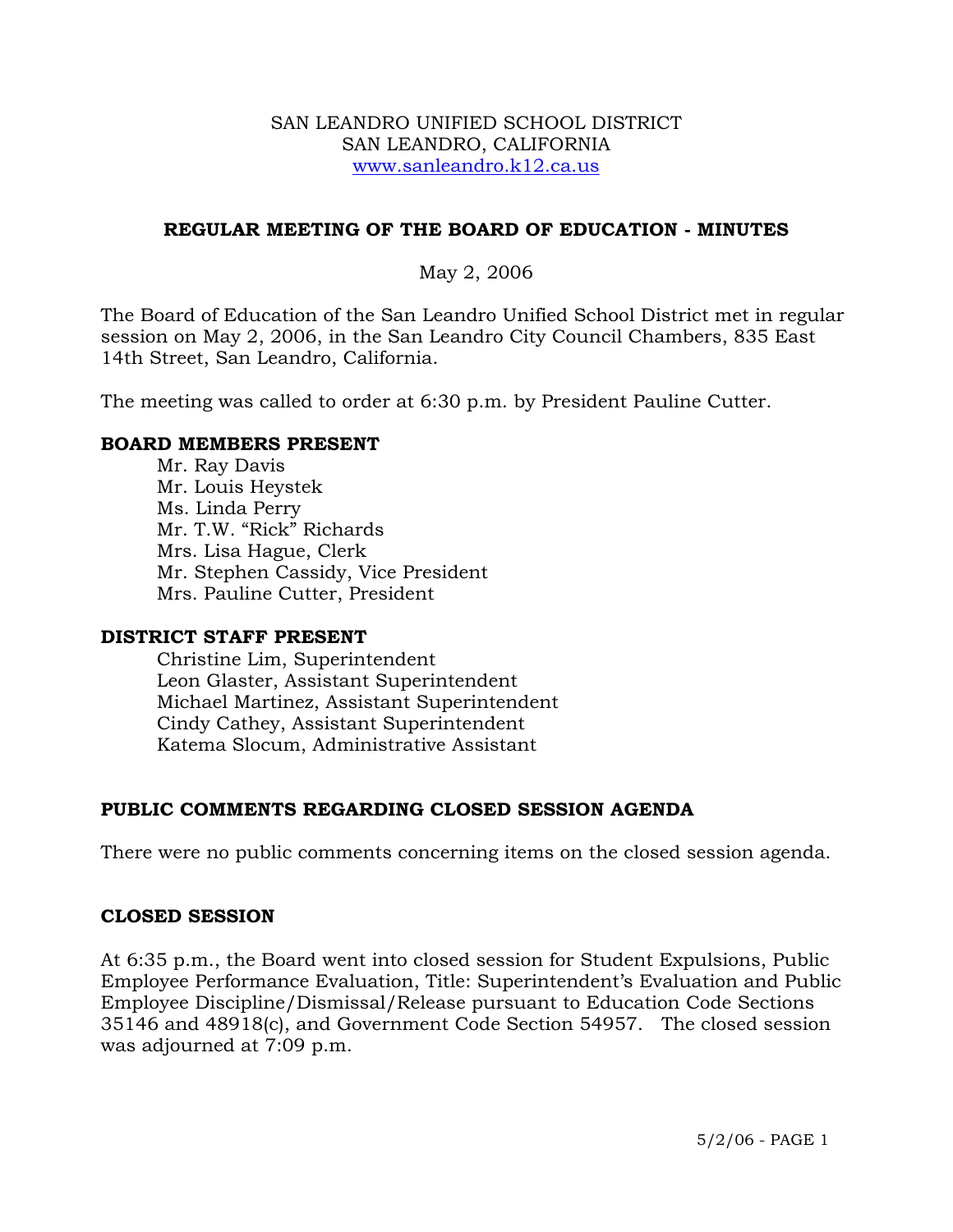The Board returned to open session at 7:10 p.m. with the Pledge of Allegiance to the Flag. President Cutter said the Board had been in closed session and no action was taken.

# **APPROVAL OF AGENDA**

On a motion made by Trustee Perry and seconded by Trustee Richards, the Board approved the agenda for the regular meeting of May 2, 2006, by a 7-0 vote.

**REPORTS** Student Representatives' Reports – San Leandro high School student representative Alison Zhao updated the Board on activities at the high school including the success of *Suessical*, the high school musical based on Dr. Suess and his crafty characters.

> She reported that many students missed school on Monday for the "Great May 1, 2006 Boycott" in support of immigration reform. Principal Amy Furtado has declared Friday, May 5 Unity Day to promote pride and unity. Activities will held from 1-3 p.m. on the Quad lawn where organizations will be selling food items and the faculity and students will participate in games such as kickball, softball, tug-a-war, musical chairs and a worm eating contest. AP testing has begun, and the STAR testing went well. The Senior Ball is scheduled for Friday, May 19 at the Galleria Design Center in San Francisco from 8 p.m. to midnight.

> DECA students are competing in nationals this week. San Leandro High School was selected to receive the Jefferson Award for Public Services which encourages and honors individuals for the achievement and contributions through public and community service, They will be recognized on the Channel 5 website and at the June 14 A's game. May 1 through May 5 is Pirate Pride Week: Tuesday will be Mardi Gras Day, Wednesday, Aloha Day, Thursday, Fiesta Day, and Unity Day is Friday where paraphernalia will be sold in support each theme.

> Seniors have begun to turn in their college cards, which are decorated and displayed in the main hallway. The cards list the students' name and college or trade school that they are planning on attending in the fall.

> On behalf of the Alameda County School Board Member Association, Trustee Perry, and Vice President of the association presented Alison Zhao with a plaque and a program flyer honoring her for her work as a student board representative.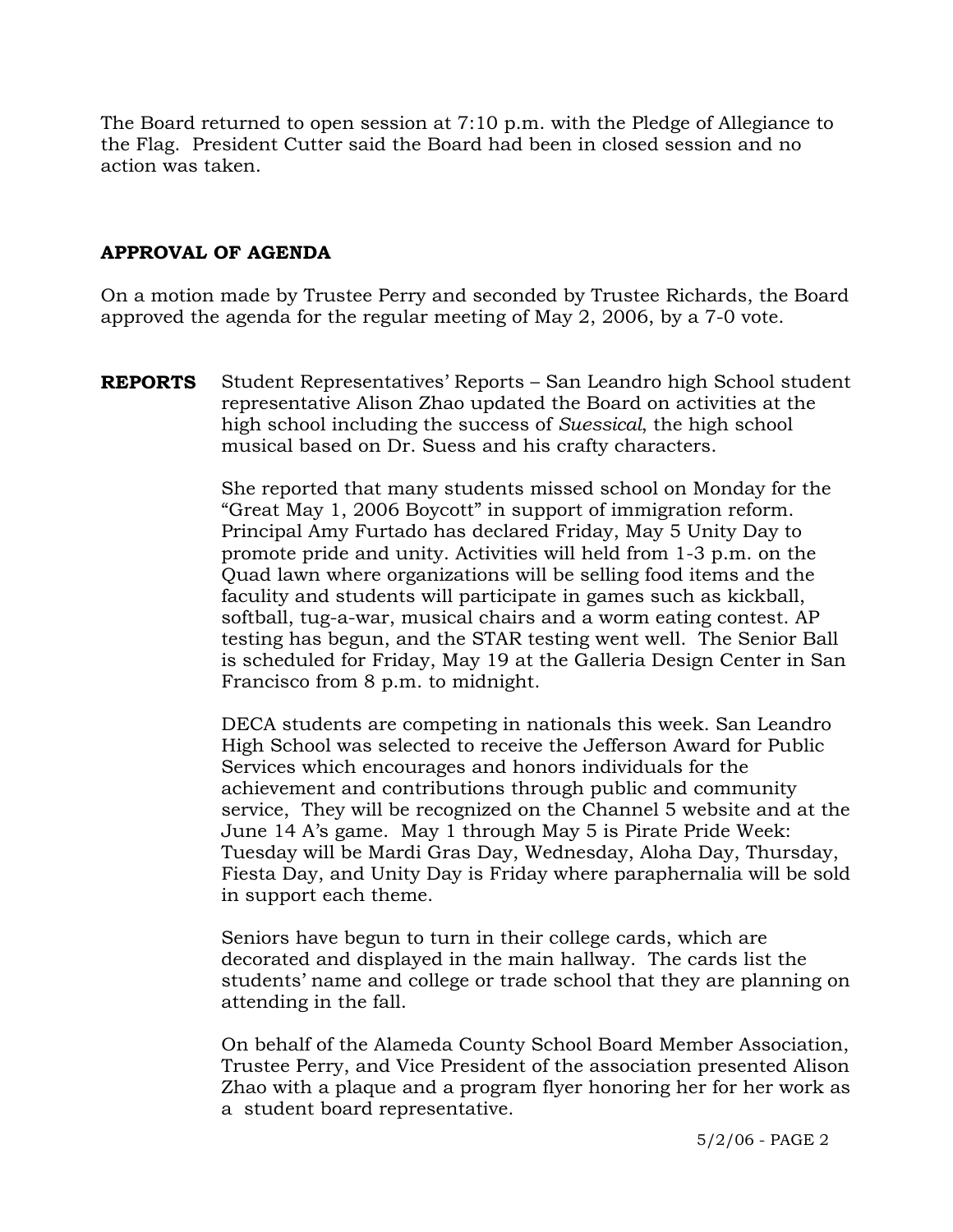President Cutter commended Alison for a job well done, and suggested that the board attempt to attend San Leandro High School's "Unity Day" on Friday.

#### **PRESENTATIONS**

\* Superintendent Christine Lim and Adult School Principal, Susanne Wong presented Board President Pauline Cutter with a Certificate of Recognition for being selected as one of the 150 from California adult learners to receive the California Adult Education Students Succeed (CCAE) Award for her have made outstanding contributions to the community. Mrs. Cutter will be honored at luncheon hosted by CCAE on May 6<sup>th</sup> in Sacramento.

 Susanne presented the board and superintendent with co-memorable pins that read: "California Adult Education, 1856 -2006, 150 Years Building Education".

 President Cutter expressed her joy in working with kids, and thanked everyone, adding that her experience with Broadmoor Preschool inspired her to do more.

\* Cindy Cathey, Assistant Superintendent of Educational Services and Assistant Director of Technology Esteban Zapiain presented the highlights of the district's updated 2006-2009 Technology Plan. Highlights of the nine sections were presented: Plan Duration, Stakeholders, Curriculum, Infrastructure, Hardware/Software and Support, Funding and Budget, Monitoring and Evaluation, Adult Literacy, and Research based Methods.

 They explained that the major objective of the plan is to improve teaching and learning by upgrading the technology infrastructure by 2009 so that every classroom has access to technology, by creating a district wide technology committee who would deepen communication with the community, help clarify instructional and technical needs, keep focused on the major objectives, and assist in drafting the annual report that is required by the State.

 However, Ms. Cathey explained that obtaining funding, and adequate tech support (staffing, organization), remain a challenge for our District, noting that according to the State and Federal requirements we would need approximately \$1.5 million to bring us up to the staff/student/computer ratio standards.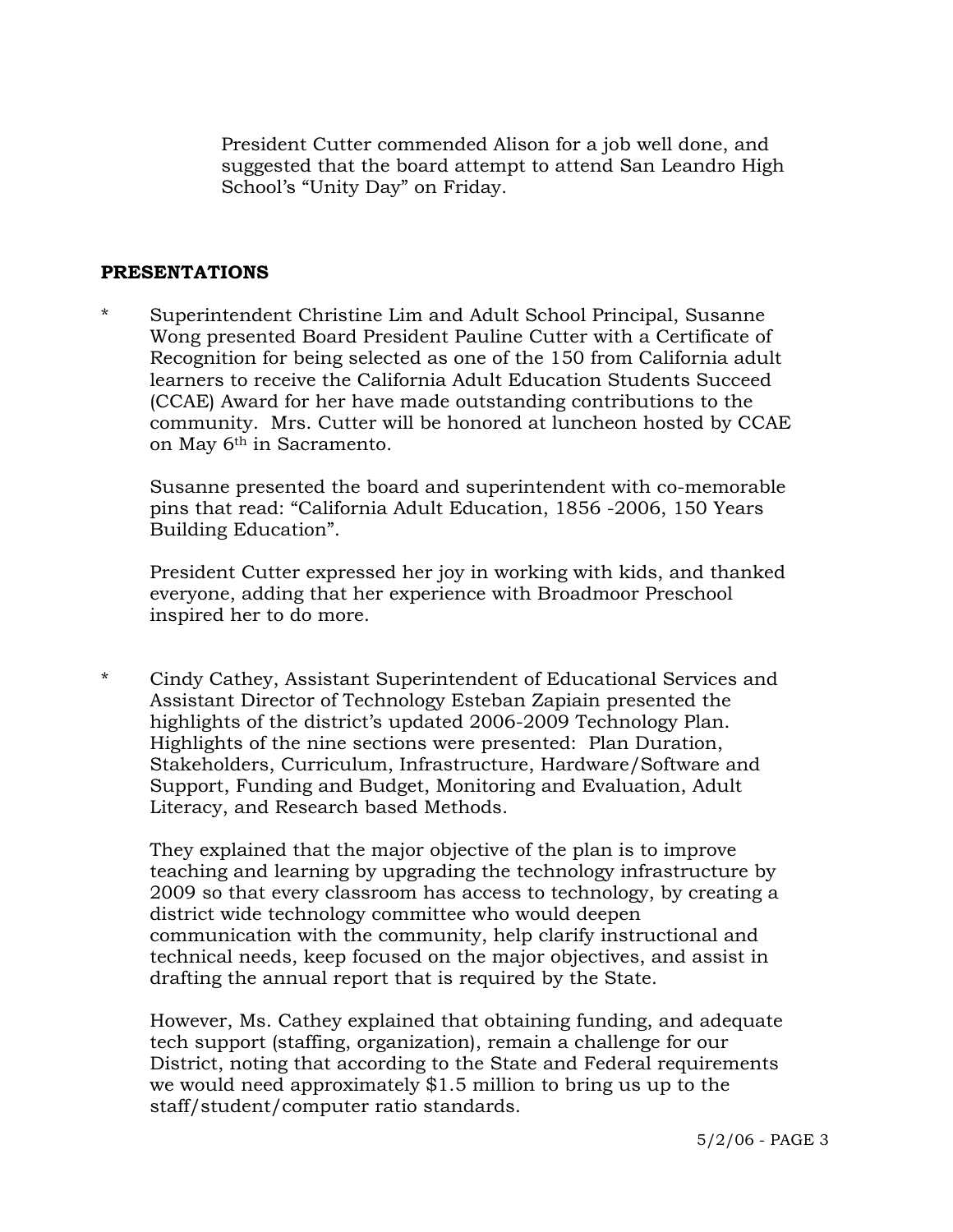Funding, staffing, and training, and what would happen if we don't pass the bond, were some of the questions and concerns raised by the Board. Ms. Cathey explained that the District planned to pursue E-Rate and EETT grants, that the County does offer training, and that there were professional development opportunities available, with Mr. Zapiain adding that the tech committee should encourage creativity as the District must have an approved plan for further growth and in order to get state support. Director of Curriculum, Debbie Wong, said that the Adult School does offer training classes for teachers free of charge.

 Mr. Zapiain commended the Food Service Director Aulani Cler for increasing participation in the National School Lunch Program by implementing Direct Certification through ACOE which qualifies students for free meals based on their eligibility through other programs. In 1996, the district-wide free and reduced students was at 30%; 2006 the program is now at 60% district-wide which is very significant in terms of the E-Rate grant.

 Mr. Davis congratulated staff on the comprehensive plan. The District-wide Tech Committee is very encouraged when looking toward the future.

 President Cutter felt that because of expense of the Voice Over Internet Protocol (VOIP), further explanation be presented to the Facility and Technology Committee. Mr. Zapiain explained that with the implementation of VOIP in the next 4-6 years the district would be saving money, adding that the copper wire based plan currently in place will ensure a major cost for each additional feature Voice Over Internet Protocol provides more services at less cost.

 Ms. Wong informed the Board that Educational Services is undergoing a history and social science adoption this year and as part of the package technology has been integrated into the program. SLHS will receive 15 laptops, LCD projectors and training to use them. This will be presented to the Board soon.

 The full Technology Plan is available on the district's website following the review by the Board of Education.

\* Debbie Wong, Director of Curriculum and Professional Development presented highlights of the District's Gifted and Talented Education (GATE) program. She explained that the Gifited and Talent Education (GATE) Program identifies students who possess evidence of high performance capabilities, and three years ago San Leandro Unified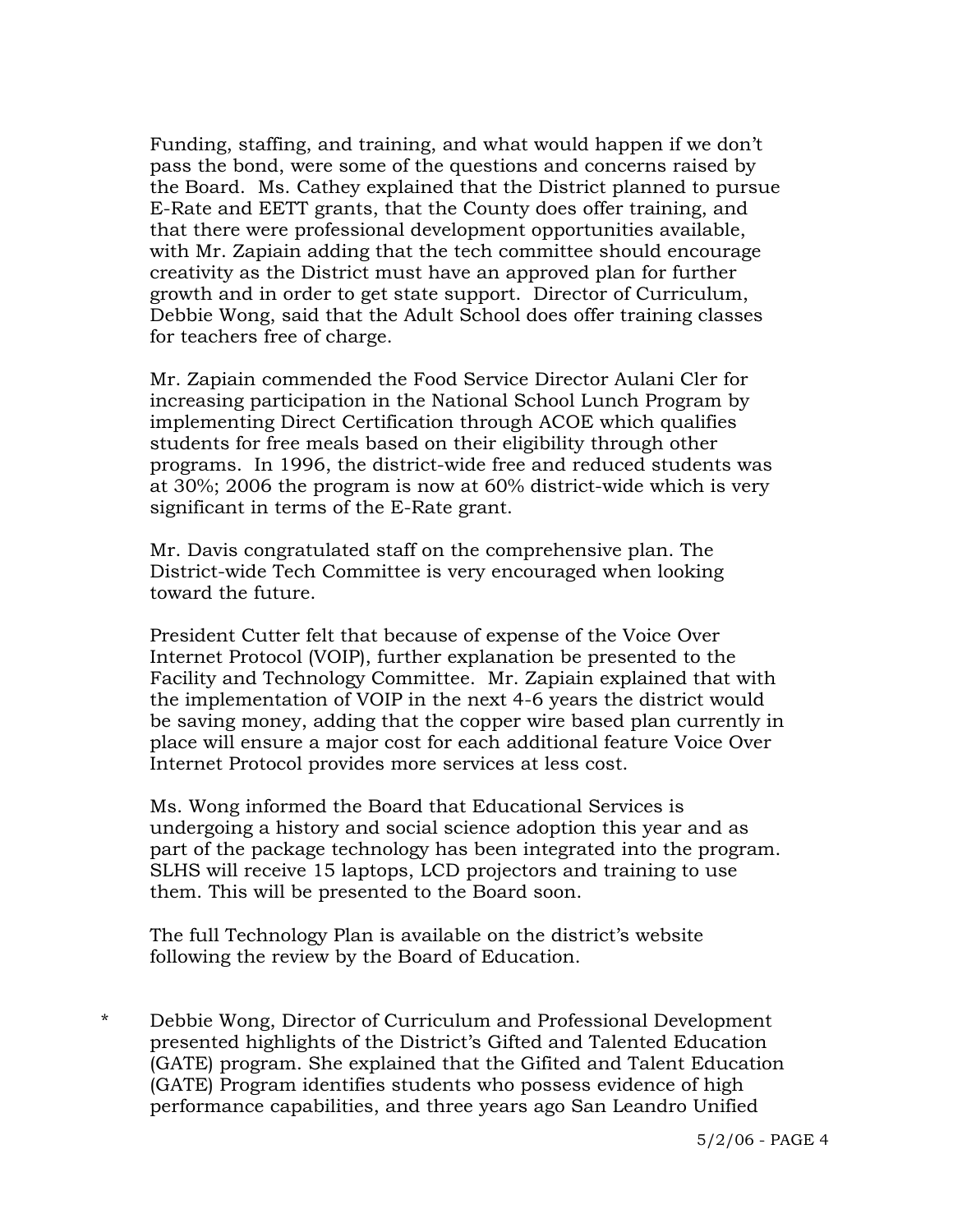implemented an identification process that tests all third graders in order to identify more students, and older students who are referred by a teacher or parent. The J.C. Ravens Non Verbal Intelligence Test, STAR data, and teacher rating scale are the identification tools used to qualify the students, and a District can only receive state funding with an approved GATE plan, which the District is currently working on.

 The program for the District has moved from an after-school program. At the elementary level gifted students meet in cluster groups, which provide differentiated instruction during the school day; middle grade student have cluster groups in core classes which provide differentiated instruction, and enrichment; at the high school level advisors follow students throughout the 4 years for program planning and support and independent study opportunities.

 It is the hope that in the 2006-07 school year, there will be an increase in parent involvement on the advisory committee, Differentiated Instruction training will continue for teachers, we will explore GATE teacher 5-day certification training, provide parent education events, research non-traditional assessment to determine student "talented" areas, and explore other funding sources to improve programs at sites.

 The board shared additional thoughts, concerns and asked clarifying questions.

 Mrs. Hague felt how underaccessed GATE parent groups were, and stressed the need for continued promotion of enrichment programs available.

 In response to Mr. Heystek, Ms. Wong said that GATE identified students at the high school level who transfer into the District are automatically accepted, however those who are not, need to be referred through the parent or teacher referral process.

 Mr. Cassidy requested a list of the school sites that offer after school enrichment programs for their GATE students. With regards t the parent recruitment process for the Advisory Committee, he felt that there should be some standards and guidelines developed in an effort to keep the committee from getting stagnate.

### **PUBLIC TESTIMONY ON NON-AGENDA ITEMS**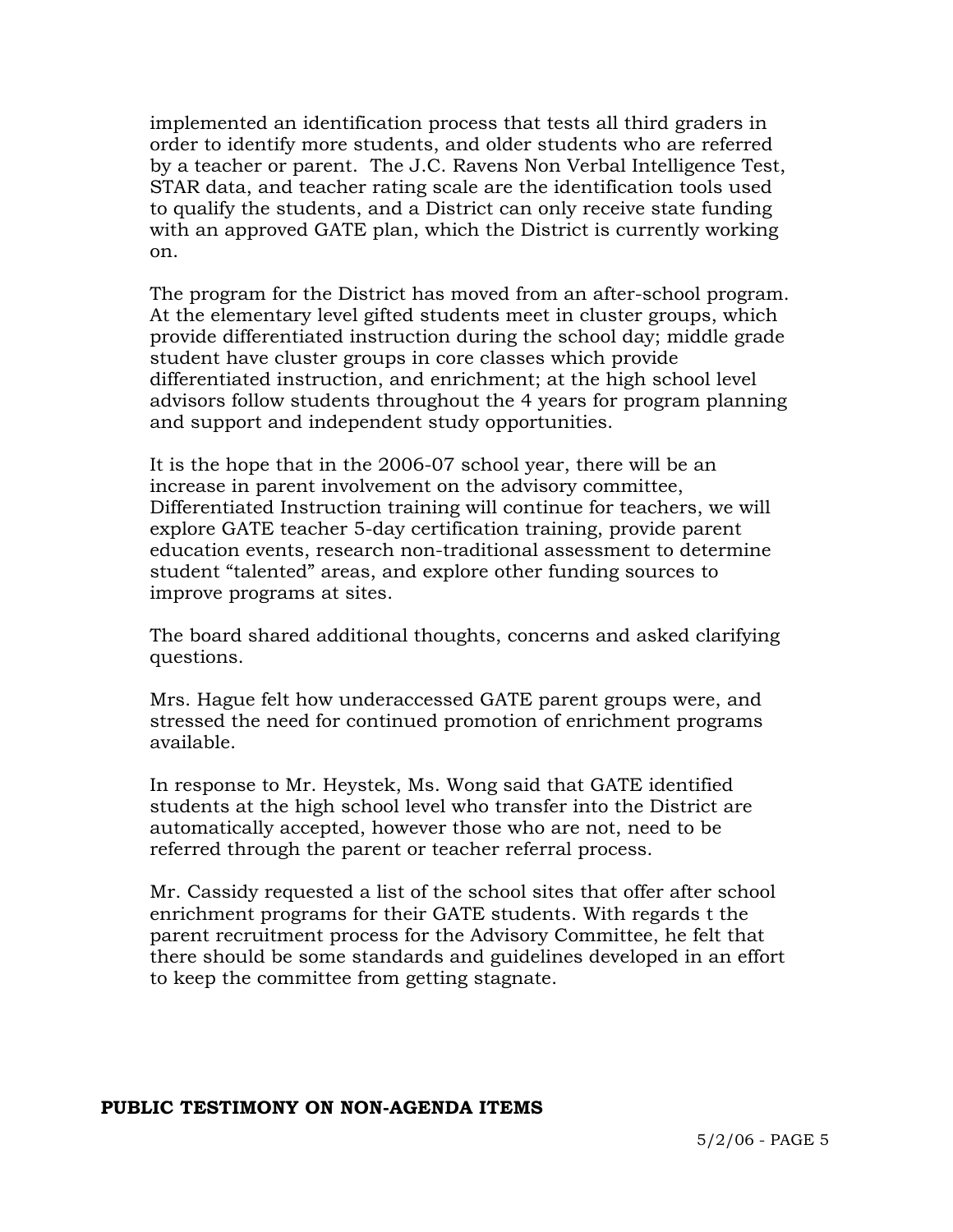• Gerald Shovlin, a GATE Advisory Committee member and parent, thanked Debbie for a great presentation, and commended her for a job well done with the GATE Program. He explained that he was a member of the California Association for the Gifted (CAG) and shared that the complaint he hears most is "In my district for GATE nothing happens", adding "that was not the case with San Leandro."

# **REPORTS**

- 1) Correspondence Ms. Hague reported the receipt of the following emails from Kathy Tronvig regarding the Project Fit opening; from Morgan Mack-Rose and Charles Lauder regarding the inter-district transfer policy; from Guroch Sagrath regarding failure to pass Measure A; from Mike McMann regarding PPIC Survey; and Barbara Tierney regarding student attendance.
- 2) Superintendent's Report Superintendent Lim reported on
	- The events that took place following a standoff that occurred after school between Latino and African-American students on Tuesday, April 25, stating that the lunch period was shortened and security heightened on Wednesday when additional staff and police presence failed to calm the students and prevent several fights that occurred. Twenty-nine students were sited by the police and suspended. She added that on May 4 at 7 p.m., parents and educators would be discussing how to address long-term safety issues at the school during a United Parents meeting in the cafeteria, and encouraged Board members to attend.
	- In a separate incident Ms. Lim said that the school received an anonymous tip that there may have been a person with a gun on the roof of the high school. This prompted a "lock down" of the school while the police investigated. Fortunately the tip was false, and the students were released; however, this delayed school dismissal for twenty-five minutes. During this time, students remained calm while the campus was being searched, and she expressed how impressed she was with the students.
	- The Superintendent announced that Assistant Superintendent Cindy Cathey would be convening a high school staff Development Team on Wednesday, May 10 to discuss school climate, campus overcrowding. and cultural celebrations such as Unity Day, and Cinco de Mayo as a way of creating an environment that all students can be proud of.
	- On May 31 a Community Forum is scheduled to discuss various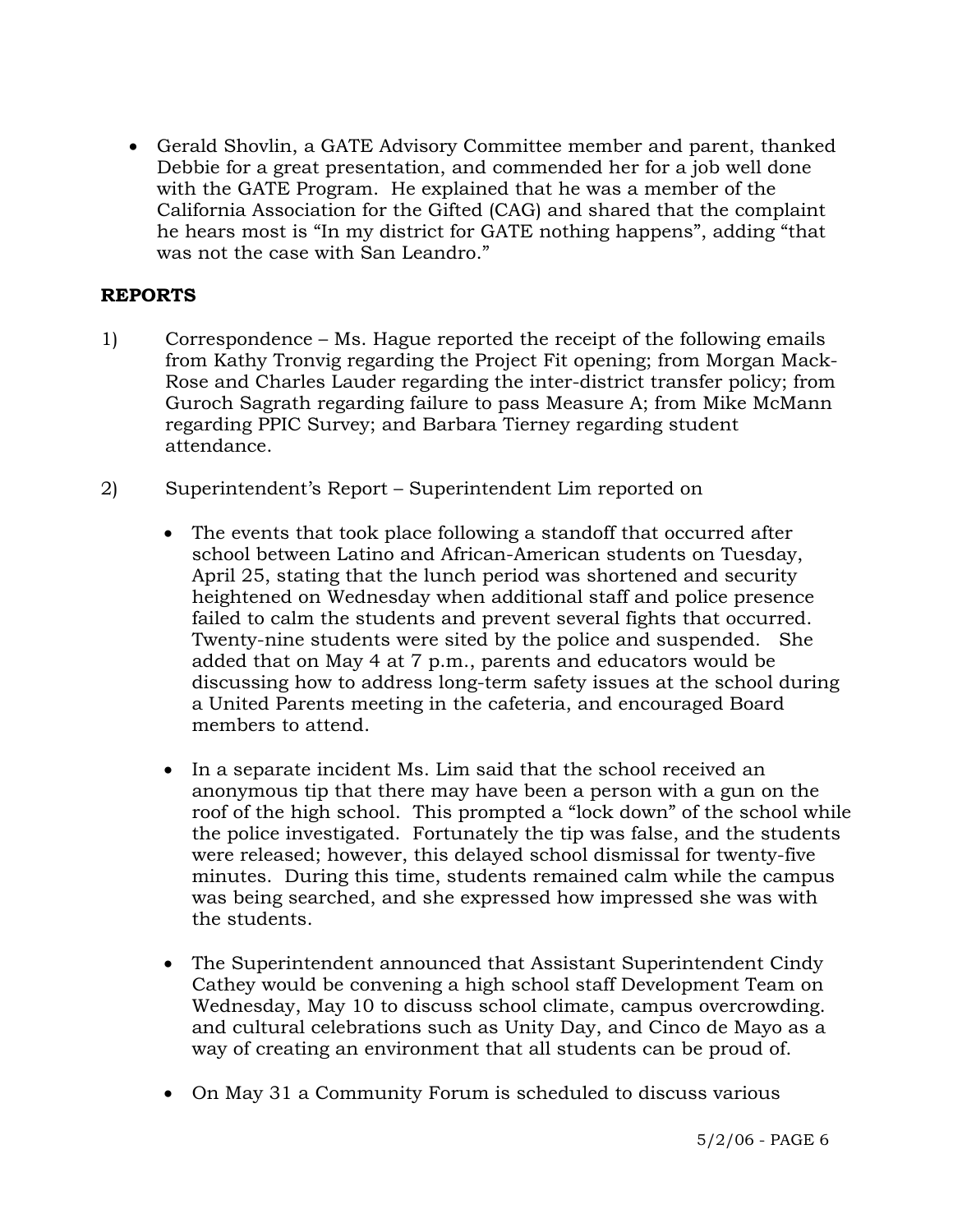options for growth. San Leandro Unified wants to generate an interest from the community and a call for action. The meeting will begin at 6:30 p.m. and will be in the San Leandro High School gym.

- During the May 1 Boycott, Ms. Lim reported that attendance at the high school was less than 700 students, the middle schools had little over 300 students' missing and Wilson's attendance dropped by 150 students for a total of approximately 1500 students out of school. Ms. Lim thanked Assistant Superintendent Cathey for sending out a letter to be proactive, and thanked Ed. Services for giving out curriculum about the immigration laws.
- *Suessical* was a great event! She stressed the need for press coverage highlighting the wonderful things that the students do.
- Superintendent Lim will attend a WASC from May 14-17 at Lincoln High school in San Francisco.
- 3) Board Committee Reports
	- Communication Mr. Cassidy reported that the meeting was cancelled because of the San Leandro High School safety issue.
	- Policy Ms. Perry reported that the committee met on April 17, and discussed the Health and Welfare for Retirees Policy, GATE Plan, and the Continuation Education Policy noting that these items were on the action for Board action tonight.
- 4) Board Representatives' Reports
	- Alameda County School Boards Association Ms. Perry reported that on May 18, ACSBA will be honoring student board members and recognizing board members whose terms will end in 2006, noting that Trustees Cutter and Heystek were among the 40 people within the county to be honored.

Superintendent Lim announced the Elementary Open House on May 18.

# **CONSENT ITEMS**

President Cutter requested that Consent Items 3.2-C and 3.3-C be pulled from the Consent calendar.

General Services

# 1.1-C Approval of Board Minutes – April 17, 2006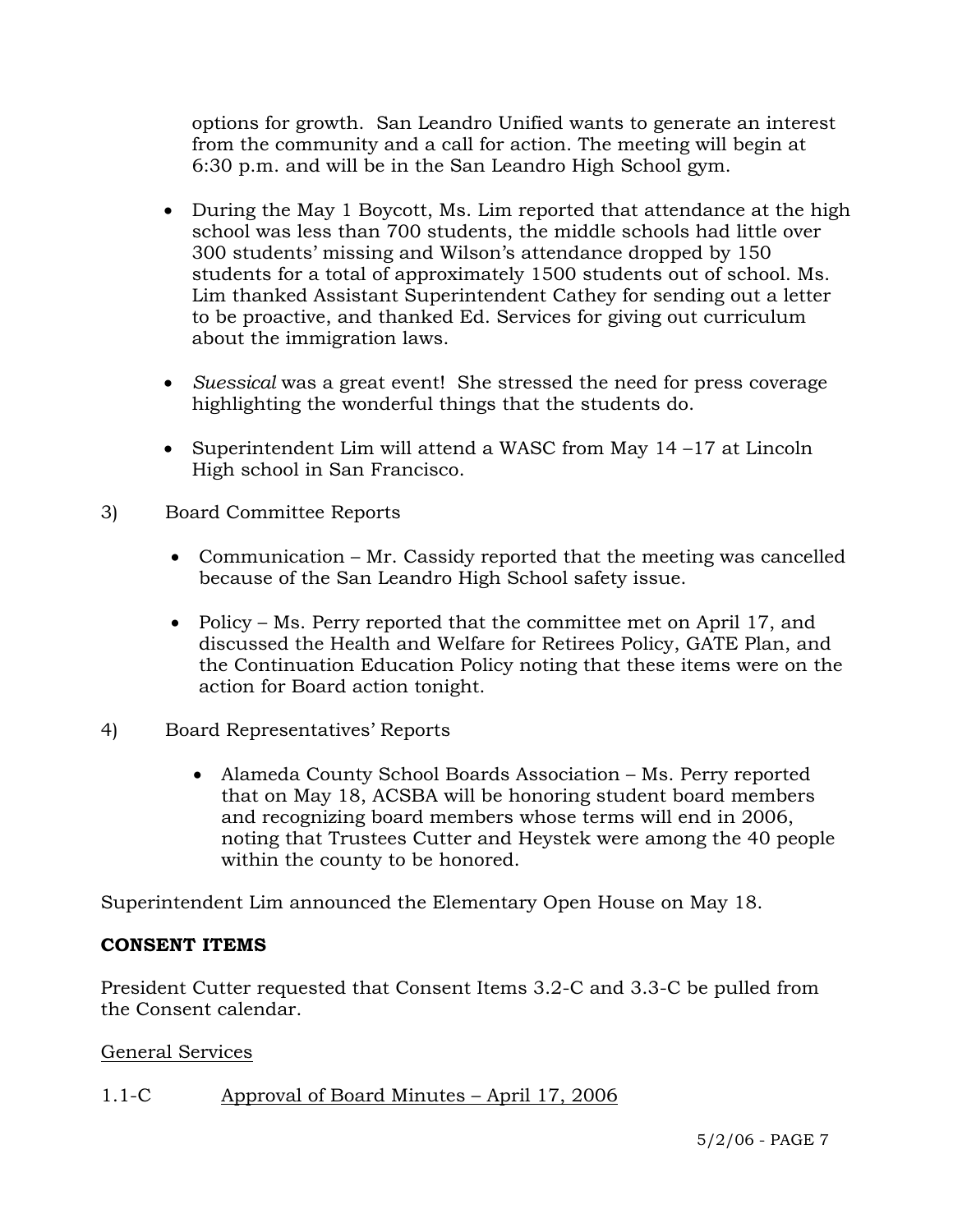# 1.2-C Approval of Board Minutes – April 18, 2006

# 1.3-C Approval of Special Board Minutes – April 25, 2006

# Human Resources

- 2.1-C Acceptance of Personnel Report
- 2.2-C Resolution #06-20 Day of the Teacher
- 2.3-C Resolution #06-21 Classified School Employees Week
- 2.4-C Resolution #06-22 School Nurse Day
- 2.5-C Board Policy 4154.1/4254.1/4354.1 Retiree health and Welfare Benefits and Health Plan Payment for Retirees Outside Service Area

# Educational Services

- 3.1-C Administrative Panel for Expulsion Recommendation
- 3.4-C Administrative Panel for Expulsion Recommendation
- 3.5-C Administrative Panel for Expulsion Recommendation
- 3.6-C Proposed Stipulated Expulsion Recommendation
- 3.7-C Technology Plan 2006-2009
- 3.8-C Board Policy 6172 Gifted and Talented(GATE) Program
- 3.9-C Board Policy 6184 Continuation Education

On a motion made by Ms. Perry and seconded by Mr. Cassidy, the Board approved the remaining consent items by a 7-0 vote.

# Educational Services

- 3.2-C Administrative Panel for Expulsion Recommendation
- 3.3-C Administrative Panel for Expulsion Recommendation

Ms. Cutter noted that the reason for pulling Consent Items 3.2-C and 3.3-C was due to the dissatisfaction of the process.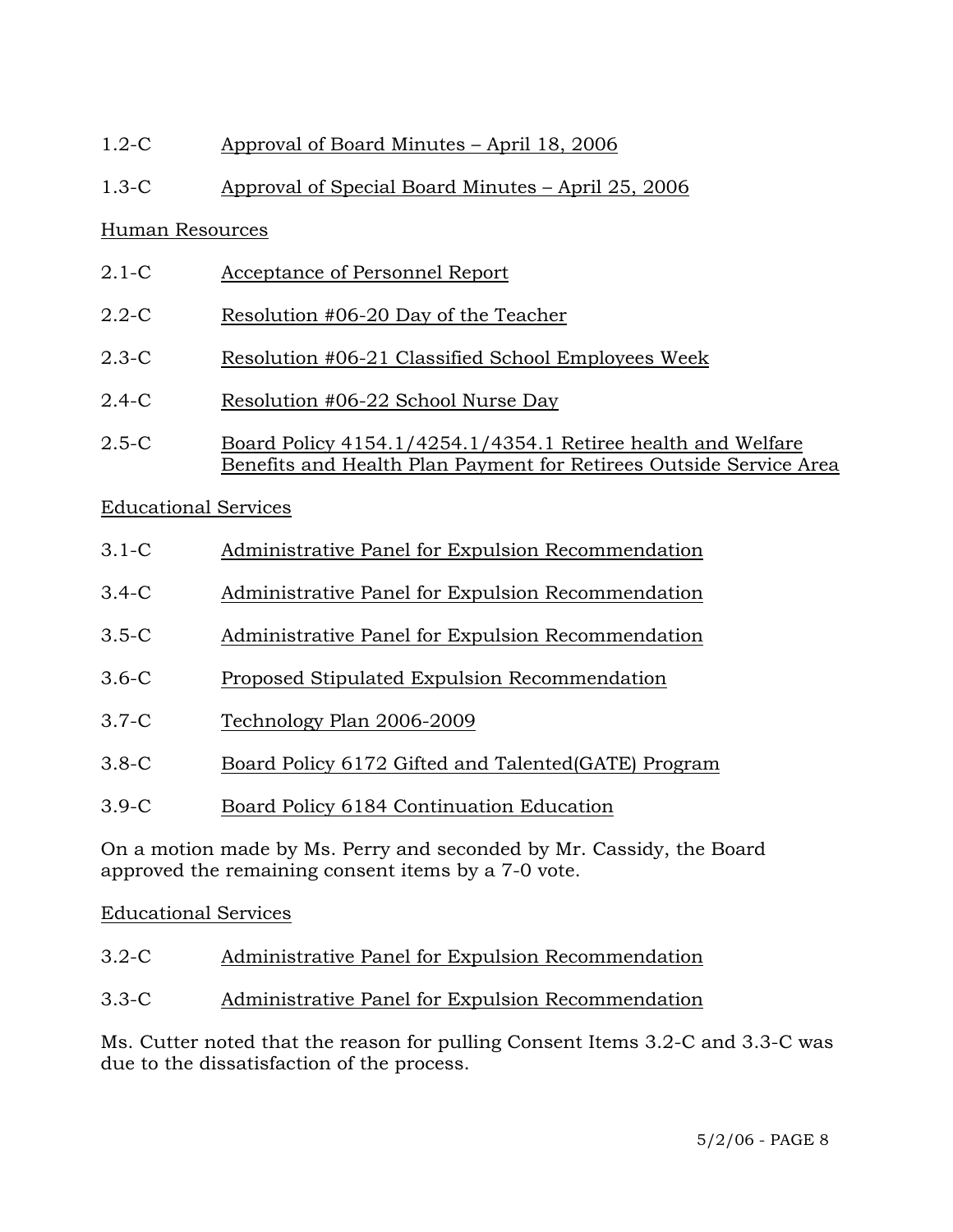On a motion made by Mrs. Cutter and seconded by Mr. Richards, the Board approved Consent Items 3.2-C and 3.3–C by a 7-0 vote. **CONFERENCE ITEMS** 

### General Services

## 1.1-CF Board Committee Goals/Action Steps

The Board discussed and considered approving the Board Committee Goals/Action Steps as presented.

Mr. Richards noted Advocacy and City District Liaison committees had not submitted their action steps and suggested that those two items be omitted. Mr. Cassidy asked to hold off on approval until those committees have submitted their goals.

It was the consensus of the Board to bring this item back.

## **INFORMATION ITEMS**

Educational Services

- 3.1-I Williams Quarterly Report The Board received for review the Williams Uniform Complaint Procedures Quarterly Report for January – March 2006, noting that there were no complaints filed for the 1st quarter.
- 3.2-I AR 6172 Gifted and Talented Education (GATE) Program The Board received for information AR 6121, Gifted and Talented Education GATE Program.
- 3.3-I AR 6184 Continuation Education The Board received for information, AR 6184, Continuation Education.

### **ADDITIONAL SUGGESTIONS AND COMMENTS FROM BOARD MEMBERS**

- Ray Davis asked if the District recognizes parent involvement in the GATE Advisory Committee. Superintendent Lim said that there was a reception earlier this year and another will follow at the end of the year.
- Trustee Perry announced she will attend the BTSA council meeting tomorrow and the CSBA assembly this weekend in Sacramento. *Suessical*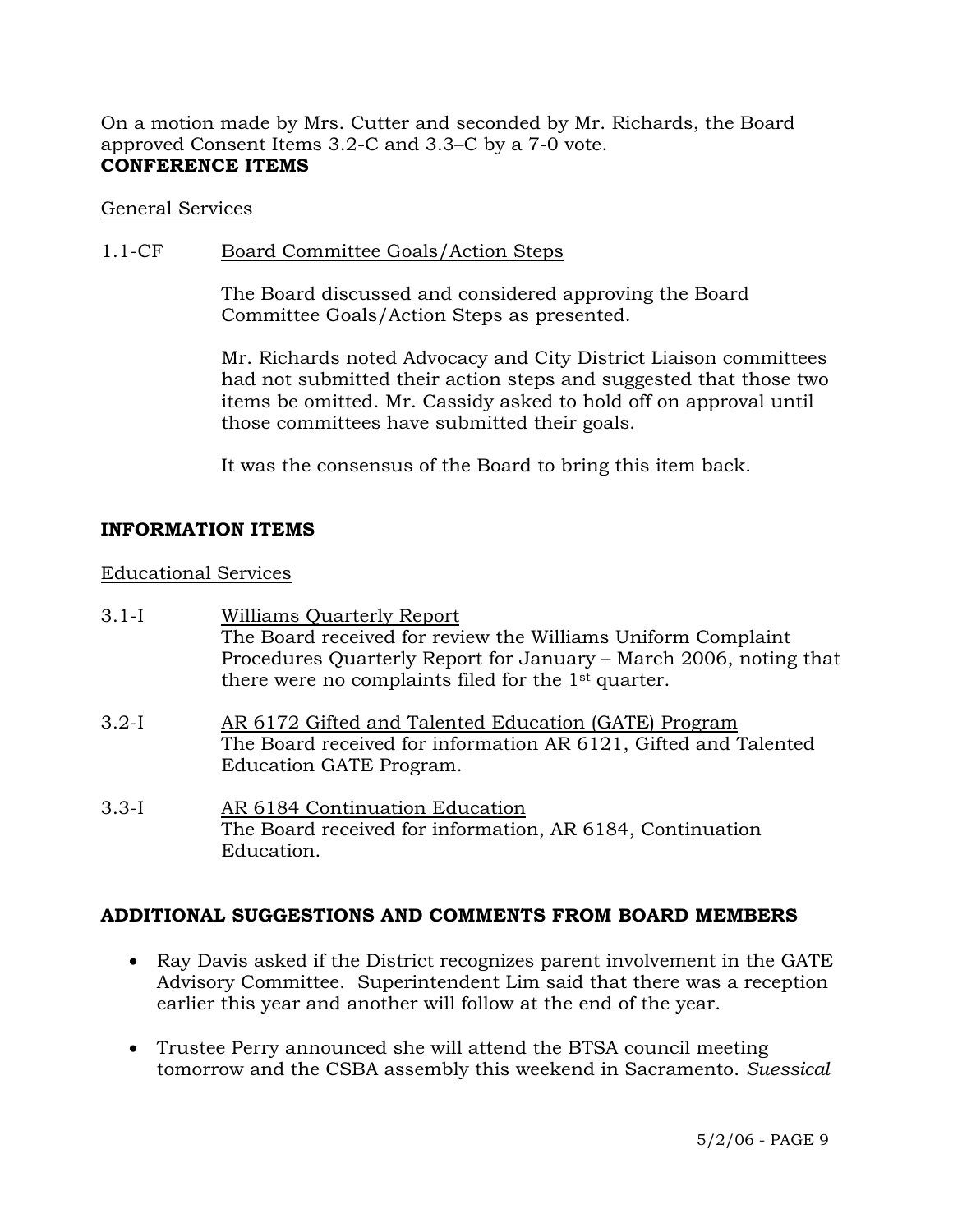was outstanding this year, adding that "It was something the entire community could put their arms around."

- Trustee Hague felt that *Suessical* couldn't have come at a better time, after having experienced just a difficult week, adding "if only the press were here now". She it was wonderful to see the little kids and hope more would attend next year.
- Mr. Cassidy asked about the status of the Jefferson Elementary School construction and the San Leandro High School gating project. Assistant Superintendent for Business Services Leon Glaster said that the gating project would begin this summer, and that an update on the Jefferson project would be addressed in the upcoming *Confidentially Speaking*. Mr. Cassidy appreciated the Superintendent's comments regarding the events that occurred at the high school and recommended a communication from her be included in the newspaper. He also requested a presentation regarding safety at the high school be presented at the first meeting in June.

 Superintendent Lim said due to time constraints an update could be done but a presentation may not be possible. Also responding to Mr. Cassidy request, Ms. Lim said that residency verification and middle school beautification would be discussed at a June Board meeting.

 Mr. Cassidy shared feedback received regarding the national boycott day letter distributed by staff, noting that non-parental community members felt that the letter was threatening.

 Mr. Cassidy also enjoyed the *Suessical* musical and suggested that the Board recognize key people involved with the presentation with Certificates of Commendation at the next board meeting, with Mrs. Cutter adding that winter and spring sports team coaches and athletics should also be recognized.

 Mrs. Cutter also requested that the District contact the police regarding emergencies and training protocols for crossing guards. She appreciated and thanked Susanne Wong for nominating her for the CCAE award.